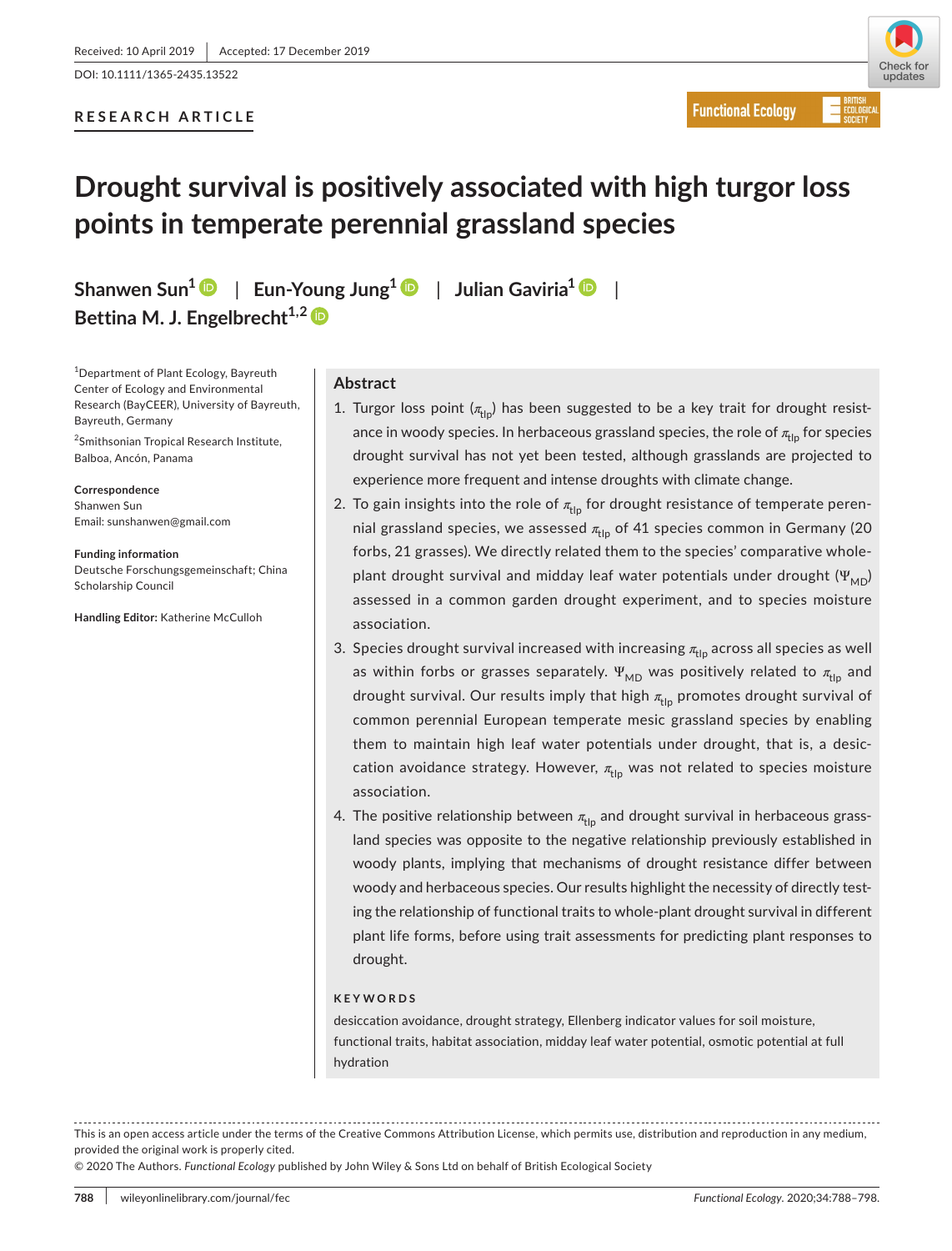# **1** | **INTRODUCTION**

Grasslands worldwide are influenced by drought (Gibson, 2009). Drought resistance—the capacity to survive periods of low water availability—varies widely among species within and across plant communities, including in grasslands (e.g. Buckland, Grime, Hodgson, & Thompson, 1997). Species differential drought resistance may lead to changes in community composition and species abundance across time and space (Harrison, Gornish, & Copeland, 2015; Tilman & El Haddi, 1992; Weaver, 1968). In Europe, the frequency and severity of drought events are expected to increase even during the growing season (Spinoni, Vogt, Naumann, Barbosa, & Dosio, 2018). A thorough understanding of the drought resistance of grassland species and the underlying mechanisms is necessary to predict the responses of grassland communities to changing drought regimes.

Plants exhibit a wide range of morphological, anatomical and physiological mechanisms that allow them to withstand drought. Mechanisms of drought resistance in perennial plants can be categorized into (a) mechanisms of desiccation tolerance, which allow plants to sustain physiological activity despite low water potentials and (b) mechanisms of desiccation avoidance, which enable plants to maintain high water potentials during drought through maximizing water uptake and water storage, and minimizing water loss (Comita & Engelbrecht, 2014; Levitt, 1972). Efficient avoidance of desiccation leads to the maintenance of high midday leaf water potentials under drought ( $\Psi_{MD}$ ), which thus provide a comparative measure of desiccation avoidance across species (Comita & Engelbrecht, 2014).

The question of which mechanisms are important for species differential drought resistance has been a focus of a large body of research (e.g. Chaves, Maroco, & Pereira, 2003; McDowell et al., 2008; O'Brien et al., 2017; Skelton, West, & Dawson, 2015). Various morphological or physiological traits are broadly related to habitat moisture gradients in perennial herbaceous species (Belluau & Shipley, 2018; Craine et al., 2013; Griffin-Nolan et al., 2019; Shipley et al., 2017; Tucker, Craine, & Nippert, 2011). However, relations are generally weak and not consistently observed (Májeková, Martínková, & Hájek, 2019), and insights into the functional role of traits for species drought resistance remain limited. Recent studies have tested relations between physiological traits and leaf mortality under drought (Belluau & Shipley, 2017; Ocheltree, Nippert, & Prasad, 2016). However, aboveground drought mortality does not necessarily reflect whole-plant drought resistance since many grassland species can resprout from belowground organs after drought, and leaf abscission may even promote plant survival under drought by minimizing water loss (Volaire, Thomas, & Lelievre, 1998). To rigorously test the role of mechanisms underlying species' differential drought resistance, traits need to be directly related to species' comparatively assessed whole-plant drought survival. Surprisingly, experimental studies of comparative whole-plant drought survival remain scarce and restricted to woody species

(Engelbrecht et al., 2007; O'Brien et al., 2017). To our knowledge, no study has directly related potentially important mechanisms of drought resistance to whole-plant drought survival across multiple herbaceous species, severely limiting our ability to predict consequences of drought for grassland systems.

Turgor loss point  $(\pi_{\text{th}})$ , the leaf water potential at which the turgor pressure of leaf cells equals zero, has long been considered a crucial parameter in plant water relations (Cheung, Tyree, & Dainty, 1975). It varies widely among plant species and has more recently been suggested to be a useful proxy of species drought resistance (Bartlett, Scoffoni, & Sack, 2012; Griffin-Nolan et al., 2019). A *low* (more negative)  $\pi_{\text{th}}$  can allow the leaf to remain turgid despite decreasing leaf water potential ( $\Psi_{\text{leaf}}$ ) and thereby maintain photosynthesis, water transport, transpiration and growth, conferring high drought resistance as a mechanism of desiccation tolerance. On the other hand, a *high* (less negative)  $π_{\text{tlp}}$  may also promote drought resistance by leading to early stomatal closure, and thus enabling plants to maintain high water potentials and hydration even under declining soil water status, reflecting a mechanism of desiccation avoidance.

In woody species, a *low*  $π_{\text{th}}$  has been shown to be related to high survival under natural drought (Zhu, He, et al., 2018), and to increasing species associations with habitat dryness at global (Bartlett, Scoffoni, & Sack, 2012), regional (Mitchell, Veneklaas, Lambers, & Burgess, 2008; Zhu, Chen, et al., 2018) and local scales (Lenz, Wright, & Westoby, 2006; Maréchaux et al., 2015). Together, these studies provide strong evidence that in woody species a low  $π_{\text{th}}$  promotes drought resistance as a mechanism of desiccation tolerance.

In herbaceous species, in contrast, the knowledge about the association between  $π_{\text{th}}$  and drought resistance is indirect and inconsistent. For example, in  $C_4$  perennial grasses, species with high leaf resistance to hydraulic failure exhibited low  $π_{\text{th}}$ , consistent with woody species (Ocheltree et al., 2016), but species from drier habitats had higher  $π_{\text{th}}$  than those from wetter habitats, which is opposite to the trend in woody species (re-analysed from Liu & Osborne, 2014). In most studies focusing on herbaceous species,  $\pi_{\text{th}}$  was unrelated to their distributional association with the dryness of habitats (Farrell, Szota, & Arndt, 2017; Griffin-Nolan et al., 2019; Májeková et al., 2019; Ocheltree et al., 2016) or biomes (re-analysed only for herbaceous species from Bartlett, Scoffoni, & Sack, 2012). In a recent study,  $\pi_{\text{th}}$  was instead positively correlated with the wet extremes of species distributions (Griffin-Nolan et al., 2019), which was attributed to competition from more acquisitive (high-π<sub>tln</sub>) species limiting the distribution of low $π_{\text{tip}}$  species into wetter habitats. Overall, in herbaceous species, the role of  $π_{\text{th}}$  for whole-plant drought resistance and distribution remains elusive, and its potential as a predictor of species drought resistance is still unclear.

In our study, we tested two alternative hypotheses for the relationship of  $\pi_{\text{th}}$  with drought resistance in grassland species: (a) a *low*  $\pi$ <sub>tlp</sub> is related to high whole-plant drought survival, implying a strategy of desiccation tolerance that allows maintenance of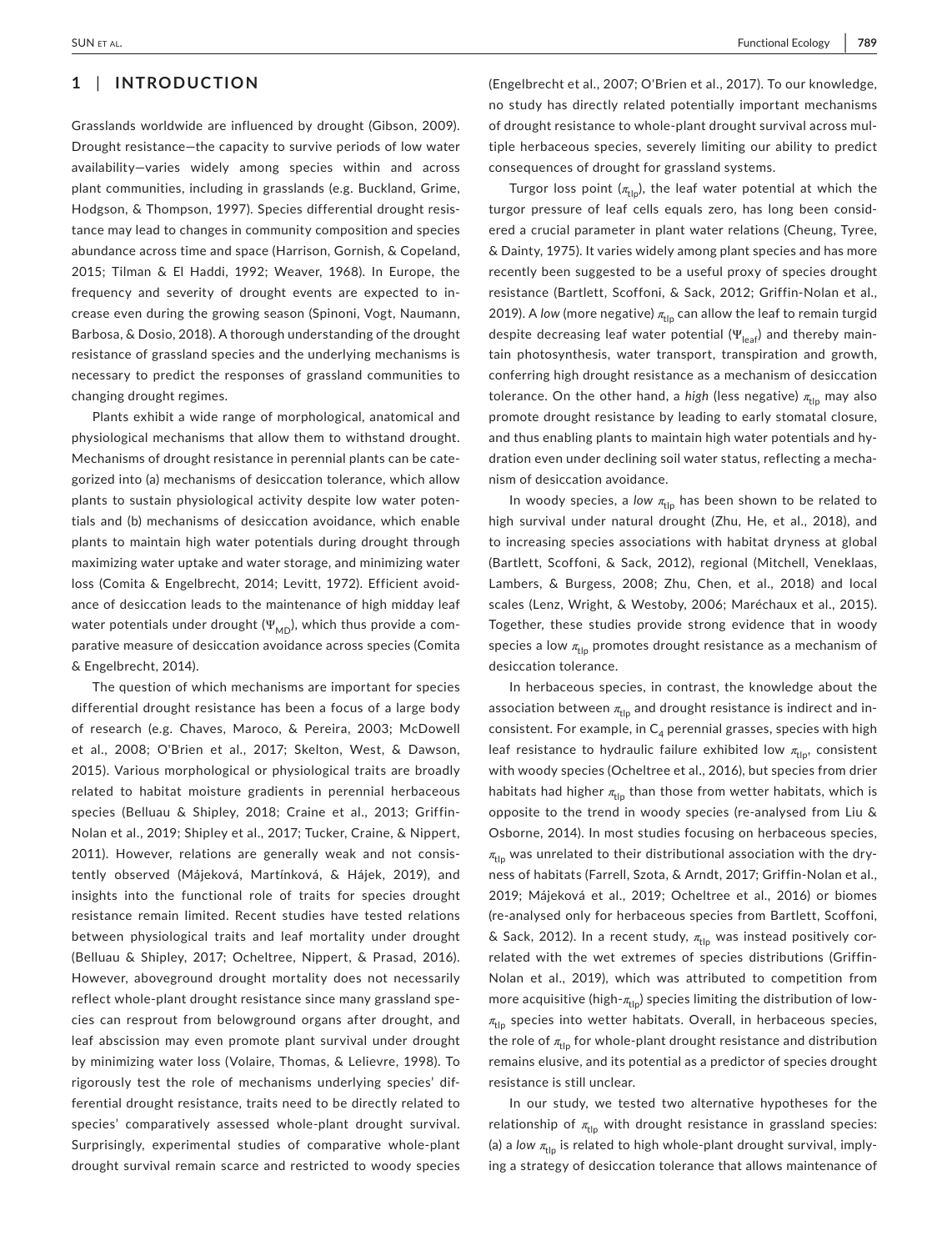stomatal conductance and physiological activity, consistent with woody species; or (b) a *high*  $π_{\text{th}}$  is associated with high whole-plant drought survival and high  $\Psi_{MD}$ , suggesting a strategy of desiccation avoidance that minimizes water loss, for example, through stomatal closure, contrasting to woody species. We also assessed if  $\pi_{\text{th}}$  is accordingly related to species association with habitat moisture. To test these hypotheses, we assessed  $π_{\text{th}}$  for 41 temperate perennial grassland species and related them to comparative species whole-plant drought survival and  $\Psi_{MD}$  assessed in a common garden drought experiment, and to their moisture association.

## **2** | **MATERIALS AND METHODS**

#### **2.1** | **Study species**

We initially chose 43 temperate grassland species (Table S1), 22 forbs and 21 grasses, common in Germany. Species were selected based on the following criteria: (a) perennial, the dominant life history strategy in European temperate grasslands (Ellenberg et al., 1991), (b) high abundance and frequency in 150 long-term grassland plots located in three areas across Germany (Socher et al., 2012), (c) to include different life forms, that is, forbs and grasses and (d) to represent a wide range of moisture associations based on Ellenberg's moisture index (*F* value from 3 to 7; Ellenberg et al., 1991). The selected species were from 34 genera and nine families, and all have  $C_3$  photosynthesis. Seeds were bought from commercial suppliers (Rieger-Hofmann and Saaten Zeller, Germany) and germinated in a greenhouse in mid-March 2015. Plants were transplanted to larger pots for the measurement of  $π_{\text{th}}$  in the greenhouse in mid-June 2015, and to plots in the common garden drought experiment for the assessments of comparative whole-plant drought survival and  $\Psi_{MD}$  in the first week of June 2015.

Two of the 43 species established poorly and had low survival even in well-watered plots (<70%; Sun, Jung, Gaviria, & Engelbrecht, 2019). We therefore excluded them from the analyses presented in the main text. Analyses including or excluding these two species yielded qualitatively the same results (see Tables S2 and S3).

## **2.2** | **Assessments of turgor loss point**

Plants were grown in the greenhouse in pots (7 cm diameter  $\times$  36 cm depth), filled with sandy soil, under well-watered and regularly fertilized conditions until assessment of  $π_{\text{th}}$  from November 2015 to February 2016. The temperature in the greenhouse was kept around 22°C during the day and 18°C at night, and humidity was about 50%.

To validate the 'osmometer method' (Bartlett, Scoffoni, Ardy, et al., 2012) that assesses  $π_{\text{th}}$  from measurements of osmotic potential at full turgor with an osmometer for our species set, we measured  $π_{\text{th}}$  with the long-established pressure-volume curve (*P*-*V* curve) method (Tyree & Hammel, 1972; for details see Method S11), and osmotic potentials at full turgor with an osmometer (Bartlett,

Scoffoni, Ardy, et al., 2012; for details see Method S1) on a subset of our focal species (7 forbs, 7 grasses; see Table S1). Tight and significant positive regressions emerged between  $π_{\text{th}}$  assessed with *P*–*V* curves and osmotic potential at full turgor assessed with the osmometer (Figure 1), and the relations remained significant within our focal forb or grass species separately. The relations also were significant within other plant life forms and photosynthetic pathways, when including previously published data, and slopes did not differ between groups (Figure 1).

Leaf osmotic potential at full turgor was consequently determined for all species with an osmometer ( $π<sub>o-osmo</sub>$ ; VAPRO 5500, Wescor). Six individuals per species were rehydrated overnight in the dark and measurements were taken on one leaf disc per plant following Bartlett, Scoffoni, Ardy, et al. (2012).  $\pi_{\text{th}}$  was modelled based on the regression equation between  $π_{\text{th-P-V}}$  and  $π_{\text{o-osmo}}$  from our 14 species as:

$$
\pi_{\text{tlp}} = 0.645 \times \pi_{\text{o-osmo}} - 0.942 \tag{1}
$$

# **2.3** | **Whole-plant drought survival and midday leaf water potential**

To directly assess comparative whole-plant drought survival and  $\Psi_{MD}$  across multiple species, we exposed all species to uniform experimental drought conditions in a common garden in the Ecological Botanical Garden of the University of Bayreuth, Germany. The area has mean annual temperature and precipitation of 8.7°C and 745 mm, respectively (1998–2007, data: Ecological Botanical Garden). Plants were transplanted to 72 plots (1  $m \times 2 m$ ) in a 20 cm grid with one individual per species being randomly assigned to each plot. All plots were covered with transparent rainout shelters. After an initial acclimation period under well-watered conditions, irrigation was discontinued on 3 August 2015 for half of the plots for 10 weeks, considered to exceed a 1000-year extreme event in the area (based on recurrence time, Jentsch et al., 2011). In the drought treatment, the permanent wilting point (−1.5 MPa) was reached 26 ± 9 days (*M* ± *SD*) after ceasing irrigation (assessed at 15 cm soil depth with gypsum blocks, GB-1 and KS-D1, Delmhorst, NJ). Drought survival was assessed weekly throughout the experiment based on living above-ground tissues, and the whole-plant drought survival was additionally determined in the next growing season (June 2016) to account for resprouting from surviving belowground organs. Species survival ranking remained consistent throughout the experiment, indicating that it was independent of drought duration and intensity. For further analyses, we focused on the whole-plant drought survival assessed in June 2016. For details on the common garden experiment, see Jung, Gaviria, Sun, & Engelbrecht (2020).

 $\Psi_{MD}$  was measured in eight randomly selected plots in the drought treatment (i.e. generally eight individuals per species) when most plants had started wilting (8–15 August 2015). To ensure comparability across species and to avoid any bias introduced by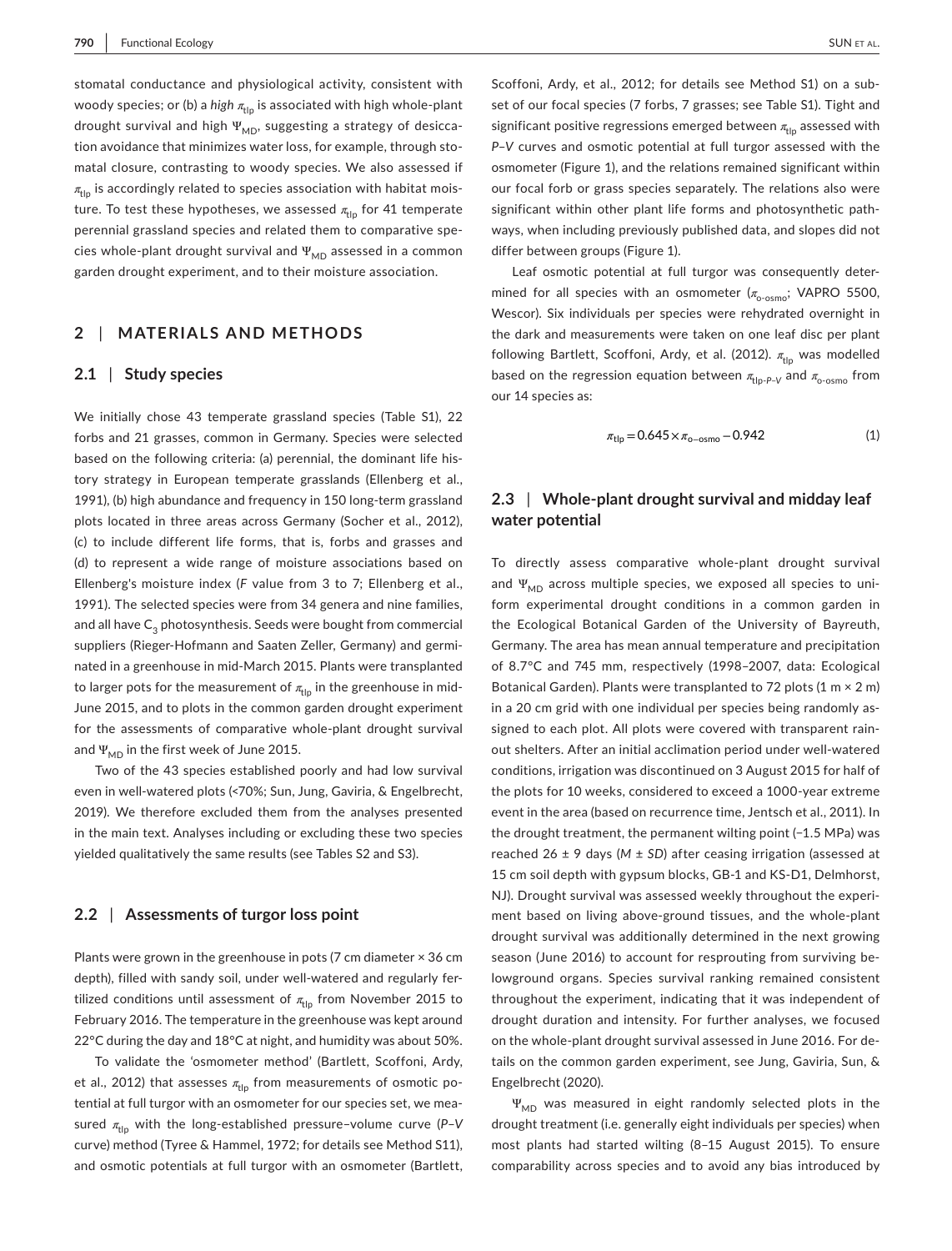

**FIGURE 1** Turgor loss point measured with traditional *P*–*V* curve methods ( $\pi$ <sub>tlp-*P*-*V*</sub>) was significantly related to osmotic water potential at full turgor assessed with an osmometer ( $π_{o\text{-osmo}}$ ) across all 14 grassland species, and separately within the forbs and grasses measured in our study. Additionally, relations are shown for  $C_3$  and  $C_4$  grasses, grasses and forbs, and herbaceous and woody species combined from this and previous studies (Bartlett, Scoffoni, Ardy, et al., 2012; Bartlett, Scoffoni, & Sack, 2012; Griffin-Nolan et al., 2019; Gotsch et al., 2015; Ocheltree et al., 2016; Farrell et al., 2017; Májeková et al., 2019). Relations were significant within each of the species groups (all *p* < .05, see legend for r<sup>2</sup> values) and slopes did not differ between grasses versus forbs (this study nor combined), C<sub>3</sub> versus C<sub>4</sub>, nor herbaceous versus woody species (all *p* > .1). Data points are species *M* ± *SE* for three individuals per species for 14 grassland species in our study (large symbols), and species means for the data from published literature (small grey dots; not differentiated between groups for clarity). The joint regression equation is:  $π_{\text{th}} = 0.807 × π_{\text{o-osmo}} - 0.680$ , *n* = 75 species

sampling date, we sampled plants plot by plot, that is, one individual of each species per day. Measurements were taken with leaf cutter psychrometers (Merrill Specialty Equipment) to minimize destructive sampling that may influence drought responses. One leaf disk per individual (diameter 0.6 cm) was sampled from a healthy, mature leaf, avoiding major leaf veins from 11:30 a.m. to 12:30 p.m. Samples were equilibrated in a water bath at 25°C for 5 hr and measurements were taken with a PSYPRO™ water potential system (Wescor, Inc.).  $\Psi_{MD}$  were analysed based on previously established calibration curves with five standard NaCl solutions for each sensor.

#### **2.4** | **Species association with moisture**

We characterized species association with moisture at the local scale using Ellenberg indicator values for moisture (*F* value, Ellenberg et al., 1991; see Table S1) and at the large scale using species annual rainfall niches. Species annual rainfall niches were assessed at a spatial resolution of 1 km $^2$  based on overlying occurrence information of each focal species from the Bien database (Enquist, Condit, Peet, Schildhauer, & Thiers, 2016) on rainfall data (CHELSA version 1.2; Karger et al., 2017). We assessed the median, 5th percentile, and 95th percentile of the annual rainfall niche for each species.

## **2.5** | **Statistical analyses**

We tested differences of  $\Psi_{MD}$  and  $\pi_{\text{tip}}$  among species using one-way ANOVAs and between life forms (forbs and grasses) using *t* tests.

The difference of whole-plant drought survival between forbs and grasses was tested using a generalized linear model (GLM) with a binomial distribution (see below).

To assess the association of  $\pi_{\text{th}}$  with desiccation avoidance, we analysed the relationship between  $\Psi_{\text{MD}}$  and  $\pi_{\text{tip}}$  with a Pearson's correlation, and we tested for a difference of this relationship between forbs and grasses with a SMA test. We analysed the effects of Ψ<sub>MD</sub> and  $π_{\text{th}}$  on whole-plant drought resistance based on three different parameters: (a) whole-plant drought survival as alive or dead (binary data), (b) per cent survival in the drought treatment relative to the number of individuals at the start of the drought (% survival) and (c) the ratio of % survival in the drought plots relative to % survival in the well-watered plots (survival ratio).

We focused the analyses on the binary whole-plant drought survival data (alive/dead) because they represent the primary and untransformed dataset. We analysed the effects of  $\Psi_{MD}$  or  $π_{\text{th}}$  on survival using a GLM with a binomial distribution with whole-plant drought survival as response variable and  $\Psi_{MD}$  or  $\pi_{\text{th}}$  as independent variable and tested it with a likelihood ratio test (Chi-square test). We included the effect of life form and its interactions with  $\Psi_{\text{MD}}$  or  $\pi_{\text{tip}}$  to test whether the effects of  $\Psi_{\text{MD}}$ and  $π_{\text{th}}$  on survival differed between forbs and grasses. We also tested the effects of  $\Psi_{MD}$  and  $\pi_{HD}$  on % survival and survival ratio with Pearson's correlations. All models yielded qualitatively similar results (Table S3).

We further used a mediation test to evaluate if the effects of π<sub>tlp</sub> on whole-plant drought survival were indirectly mediated through  $\Psi_{\text{MD}}$ , that is, high  $\pi_{\text{tip}}$  allowing plants to maintain high  $\Psi_{\text{MD}}$ ,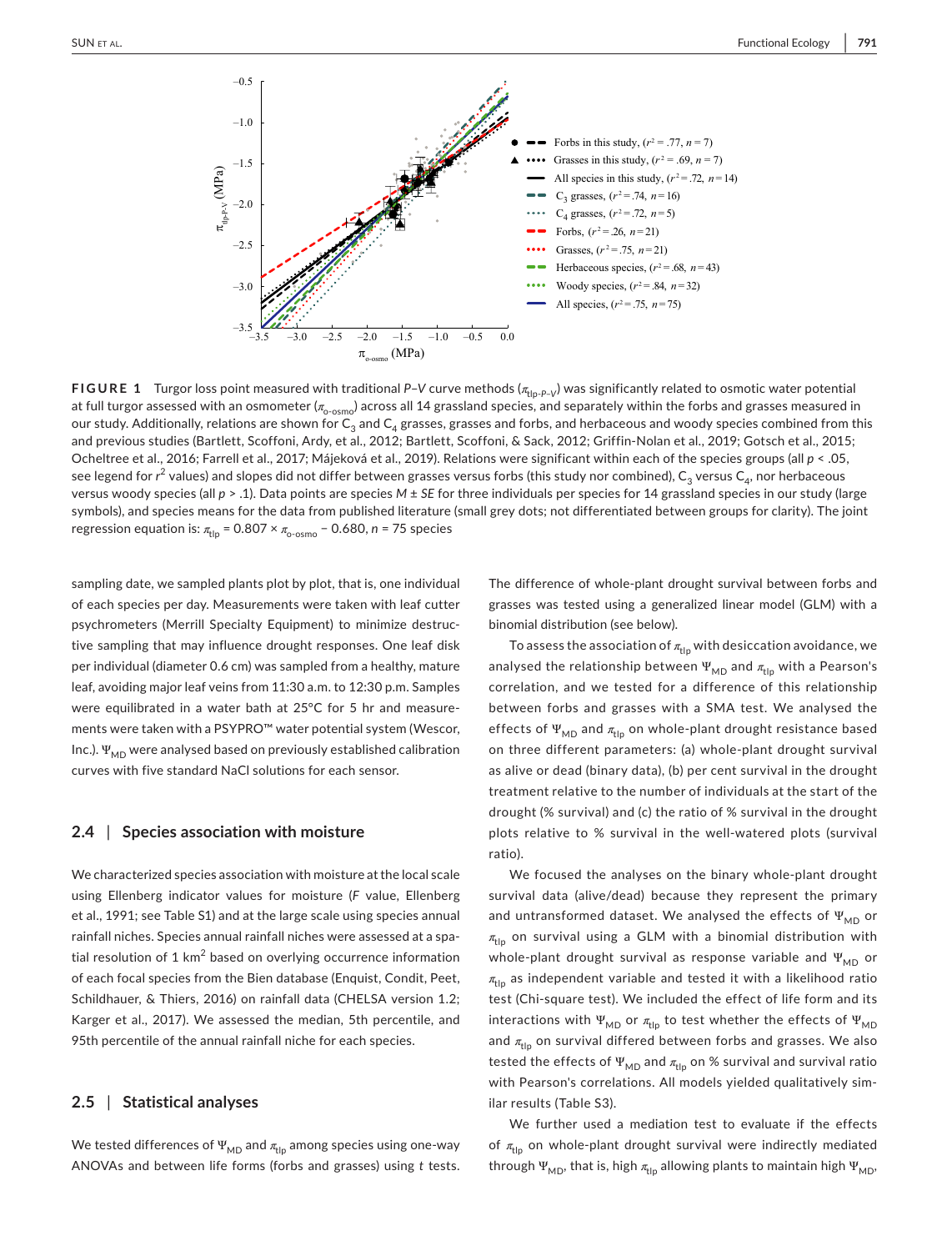leading to high drought survival (hypothesis 2), or if there was a direct effect of  $π_{\text{th}}$  on whole-plant drought survival. The direct and indirect effects of  $\pi_{\text{th}}$  on whole-plant drought survival and their significances were assessed with Mplus Version 7.4 using the maximum likelihood method with bootstrap = 10,000 (Muthén, Muthén, & Asparouhov, 2016).

We tested the relationships between  $π_{\text{th}}$  and species moisture association based on *F* value (excluding generalist species with *F* value *x*) and annual rainfall niches (median, 5th and 95th percentile) using Pearson correlation. We additionally tested differences in  $\pi_{\text{th}}$  between species categorized as associated with dry habitats (*F* value 3, 4) and with wet habitats (*F* value 6, 7), excluding intermediate species with *F* value 5 or generalists (compare Májeková et al., 2019).

SMA tests were done using the R-package SMATR3 (Warton, Duursma, Falster, & Taskinen, 2012), and the remaining analyses were with the R base package in R (R Core Team, 2017).

# **3** | **RESULTS**

Midday leaf water potentials under drought ( $\Psi_{MD}$ ) and turgor loss points ( $\pi_{\text{tip}}$ ) varied significantly across the 41 focal species (Table S2).  $\pi_{\text{th}}$  ranged from −2.30 ± 0.12 MPa to −1.49 ± 0.02 MPa (*M* ± *SE*) in our study and were well within published data for herbaceous species under irrigated conditions, that is, −3.2 MPa to −0.43 MPa (Figure 1; Bartlett, Scoffoni, & Sack, 2012; Griffin-Nolan et al., 2019). Forbs had significantly higher  $\Psi_{MD}$  and  $\pi_{HD}$  than grasses (Figure 2a,b; Table S2). Between 42% and 100% of the individuals survived the experimental drought in the focal species, with wholeplant drought survival (alive/dead) being higher in forbs than in grasses (Figure 2c).

 $\pi_{\text{th}}$  was significantly positively related to  $\Psi_{\text{MD}}$  across all 41 species (*p* < .001; GLM; Figure 3a; also see Table S3). Thus, species that lost turgor at high water potentials maintained high leaf water potentials under drought (i.e. effectively avoided desiccation).  $π_{\text{th}}$  was strongly related to whole-plant drought survival with species with higher  $π_{\text{tlp}}$  exhibiting higher survival across all 41 species ( $p \le 0.001$ ; GLM; Figure 3b; Table S3).  $\Psi_{MD}$  also had a strong positive effect on whole-plant drought survival across all 41 species ( $p < .001$ ; GLM; Figure 3c; Table S3).  $\pi_{\text{th}}$  and  $\Psi_{\text{MD}}$ were both consistently significantly positively related to aboveground survival after various durations of drought (week 2–week 9; GLMs; all *p* < .01 for  $\pi_{\text{th}}$  and all *p* < .001 for Ψ<sub>MD</sub>, data not shown), indicating that the relation was independent of drought duration and intensity. The effects of  $π_{{\rm tip}}$  and Ψ<sub>MD</sub> on whole-plant drought survival remained significant when forbs and grasses were analysed separately (Table S3) and did not significantly differ between the two life forms (Table S4). A mediation test showed that effects of  $\pi_{\text{th}}$  on whole-plant drought survival were predominantly indirect, that is, through maintenance of high  $\Psi_{\mathsf{MD}}$ (Figure 4), while the direct effect was not significant.  $π_{\text{tlp}}$  was unrelated to Ellenberg's moisture index ( $p \gg .1$ ) and did not differ



**FIGURE 2** Comparisons between forbs and grasses of (a) midday leaf water potentials under drought ( $\Psi_{MD}$ ), (b) turgor loss points ( $\pi_{\text{th}}$ ) and (c) species whole-plant drought survival. Significance of differences between forbs (*n* = 20) and grasses (*n* = 21) is given as \*\*\**p* < .001, \**p* < .05 [*t* tests in (a) and (b), GLM with a binomial distribution in (c)]; the figure (c) shows % survival for visual understandability

between the species associated with dry habitats and with wet habitats (*t* test,  $p \gg 0.1$ ).  $\pi_{\text{th}}$  was also unrelated to the species rainfall niches.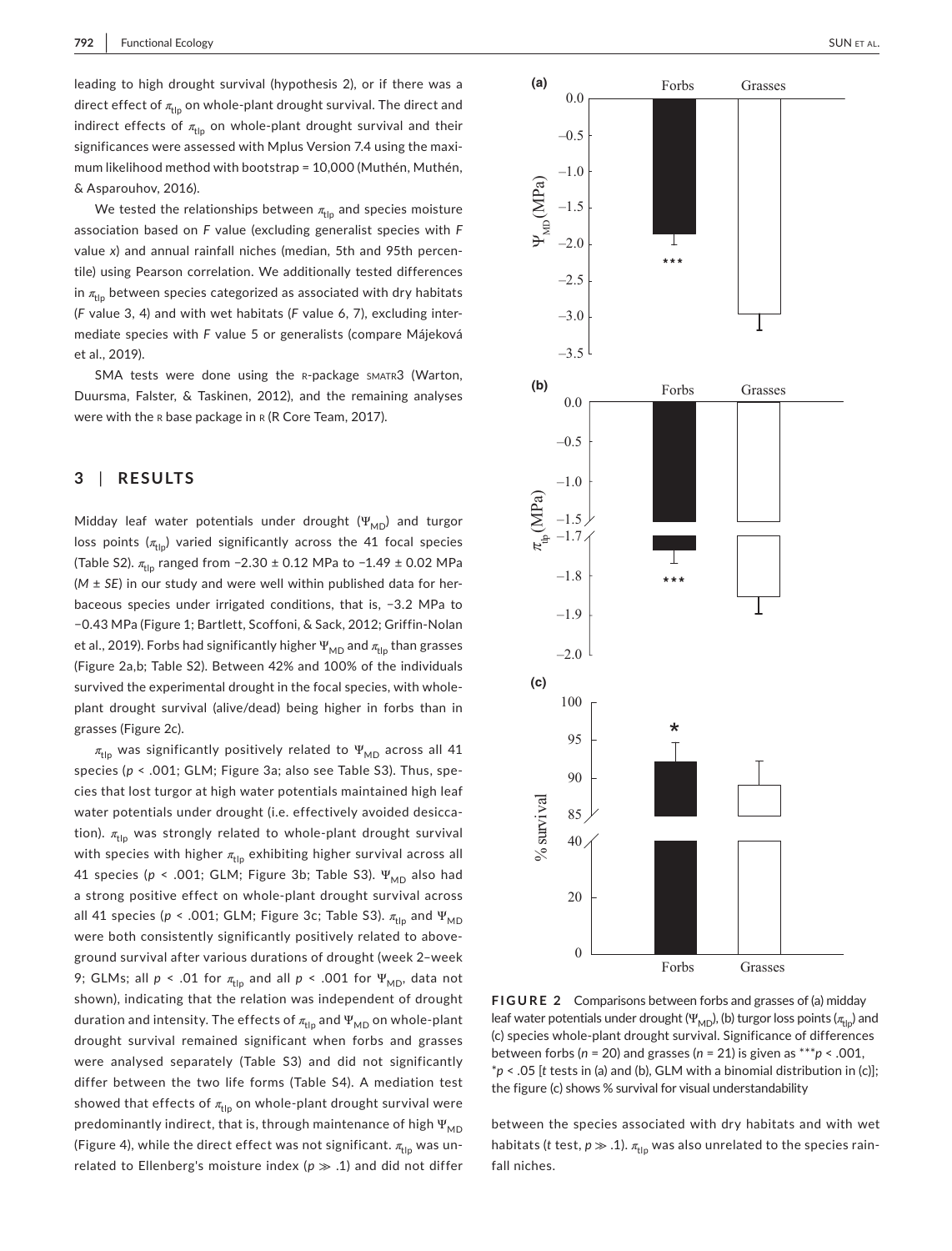# **4** | **DISCUSSION**

# **4.1** | **Turgor loss point, desiccation avoidance and drought survival in temperate grassland species**

The positive relations between  $π_{\text{th}}$  and whole-plant drought survival across all 41 species as well as within forbs and grasses clearly showed that in common perennial European temperate mesic grassland species a *high*  $π_{\text{th}}$  is associated with high whole-plant drought survival. We also showed that the positive relation between  $π_{\text{th}}$ and drought survival was mediated by  $\Psi_{MD}$ . These results provide strong evidence that desiccation avoidance mechanisms are the dominant driver of differential whole-plant drought survival in European temperate grassland species, rather than desiccation tolerance mechanisms. To our knowledge, this is the first time that  $π_{\text{thr}}$ was related to comparatively assessed whole-plant drought survival across a sufficient number of species to directly test the relationship. Nevertheless, available pairwise comparisons of drought responses in herbaceous species with different  $π_{\text{th}}$  are consistent with our findings (Barnes, 1985; Braatne & Bliss, 1999; Holloway-Phillips & Brodribb, 2011; Torrecillas, Guillaume, Alarcón, & Ruiz-Sánchez, 1995).

Although it had been recognized that high  $\pi_{\text{th}}$  could allow plants to avoid desiccation and thus promote drought survival, this mechanism has so far received little attention (Bartlett, Scoffoni, & Sack, 2012). A positive relationship between whole-plant survival and  $\pi_{\text{th}}$  through desiccation avoidance could be based on early leaf senescence and plant dormancy which minimize transpiration under drought, as has been shown in Mediterranean grasslands (Ocheltree et al., 2016; Volaire et al., 1998). In this scenario, leaf level survival would be negatively related to  $\pi_{\text{th}}$  (i.e. lower leaf survival with higher  $\pi_{\text{th}}$ ), and lead to the positive relation of  $\pi_{\text{th}}$  to whole-plant survival. However, we can exclude this possibility in our species because species with a high  $\pi_{\text{th}}$ exhibited less/later leaf necrosis, and species with less leaf necrosis, in turn, had higher drought survival (Jung et al., 2020). Thus, leaf level mechanisms that minimize water loss under decreasing water availability should underlie our findings. First, turgor loss can trigger the biosynthesis of abscisic acid, which leads to stomatal closure even at high leaf water potentials (McAdam & Brodribb, 2016). Positive correlations between  $π_{\text{tlp}}$  and stomatal closure in woody species (Bartlett, Klein, Jansen, Choat, & Sack, 2016) as well as in herbaceous species (re-analysed from Farrell et al., 2017) support this mechanistic linkage, and indeed the correlation also emerged in our focal species (S. Sun, B.M.J. Engelbrecht, unpubl. data). Second, in many species turgor loss induces leaf rolling or folding and vertical leaf orientation (Turner & Begg, 1981), which maximizes boundary layer resistance and thus minimizes the leaf-to-air water vapour deficit. Additionally, turgor loss leads to the shrinkage of cuticle waxes, which reduces cuticle permeability to water vapour, the main path of plant water loss after stomatal closure (Boyer, 2015). These mechanisms may individually or in combination link high  $\pi_{\text{th}}$  to the maintenance of high leaf water potentials, and consequently high survival under drought in temperate perennial grassland species.

 $\pi_{\text{th}}$  alone explained 22% of the variation of % survival across our focal species, and a few species with relatively low  $π_{\text{th}}$  nevertheless exhibited 100% drought survival, underlining that further mechanisms also contribute to desiccation avoidance and drought survival. Indeed, additional mechanisms of desiccation avoidance have also been shown to promote drought performance in perennial grassland species. For example, maximizing water uptake through high rooting depth and/or high root mass significantly contributed to high survival and forage production under drought (Barkaoui, Roumet, & Volaire, 2016; Volaire, 2008; Zwicke, Picon-Cochard, Morvan-Bertrand, Prud'homme, & Volaire, 2015). In contrast, relevant data on desiccation tolerance mechanisms for grassland species remain scarce. Xylem embolism resistance, one of the most important desiccation tolerance traits in woody plants (Anderegg et al., 2016; O'Brian et al., 2017), was unrelated to species whole-plant drought survival assessed in our study (13 species, analysed from Lens et al., 2016) or to habitat moisture (Ocheltree et al., 2016). Similarly, osmotic adjustment under drought was also unrelated to habitat moisture (Májeková et al., 2019). In summary, an important role of mechanisms of desiccation avoidance for the differential drought resistance of grassland species is supported by our own as well as previous results, while support for the relevance of mechanisms of desiccation tolerance is limited.

While we found a positive relationship of  $\pi_{\text{th}}$  with species wholeplant drought survival that held also within life forms,  $π_{\text{tlp}}$  was unrelated to species distributional association with habitat moisture. Drought survival or growth accessed in our common garden experiment was also not related to species local or large-scale moisture association (Jung et al., 2020). The result is also consistent with previous findings of a lack of a relationship between  $π_{\text{th}}$  and habitat moisture in European grassland species (Májeková et al., 2019) or the dry end of the rainfall niche in North American Prairie species (Griffin-Nolan et al., 2019). Similarly, high water potentials at stomatal closure (i.e. stomata close 'earlier' in a drought), which are related to high  $π_{\text{th}}$  (see above), were positively correlated with occurrence in dry habitats in some studies (Belluau & Shipley, 2017), while other studies showed the opposite trend (Craine et al., 2013; Tucker et al., 2011). These results suggest that processes other than the interplay between habitat moisture and species fundamental drought resistance are important in shaping habitat associations in grassland species and are overriding the direct effects of drought, for example nutrient relations or biotic interactions (Silvertown, Araya, & Gowing, 2015). However, drought resistance can vary between life stages (Cavender-Bares & Bazzaz, 2000), and although juvenile stages are generally considered a bottleneck in population dynamics (Harper, 1977), the drought resistance of older plants that dominate established perennial grasslands may be more important in driving moisture associations than the responses of the first-year plants studied here. Additionally or alternatively, the relatively coarse measures of species association with moisture (Ellenberg moisture index or rainfall niche) may not provide information on plant water availability and critical soil water potentials at a resolution fine enough to resolve the role of moisture and drought resistance for species distributions.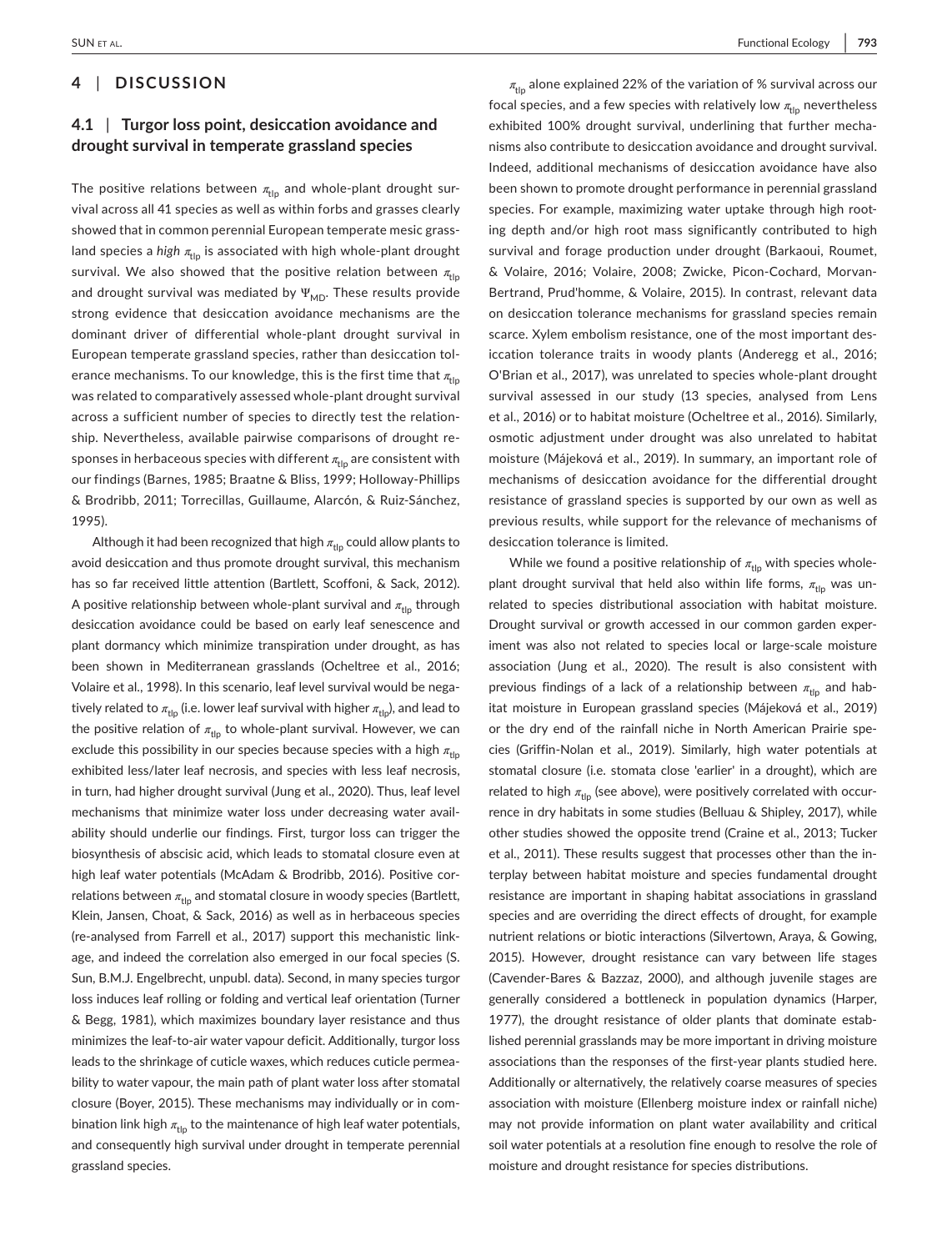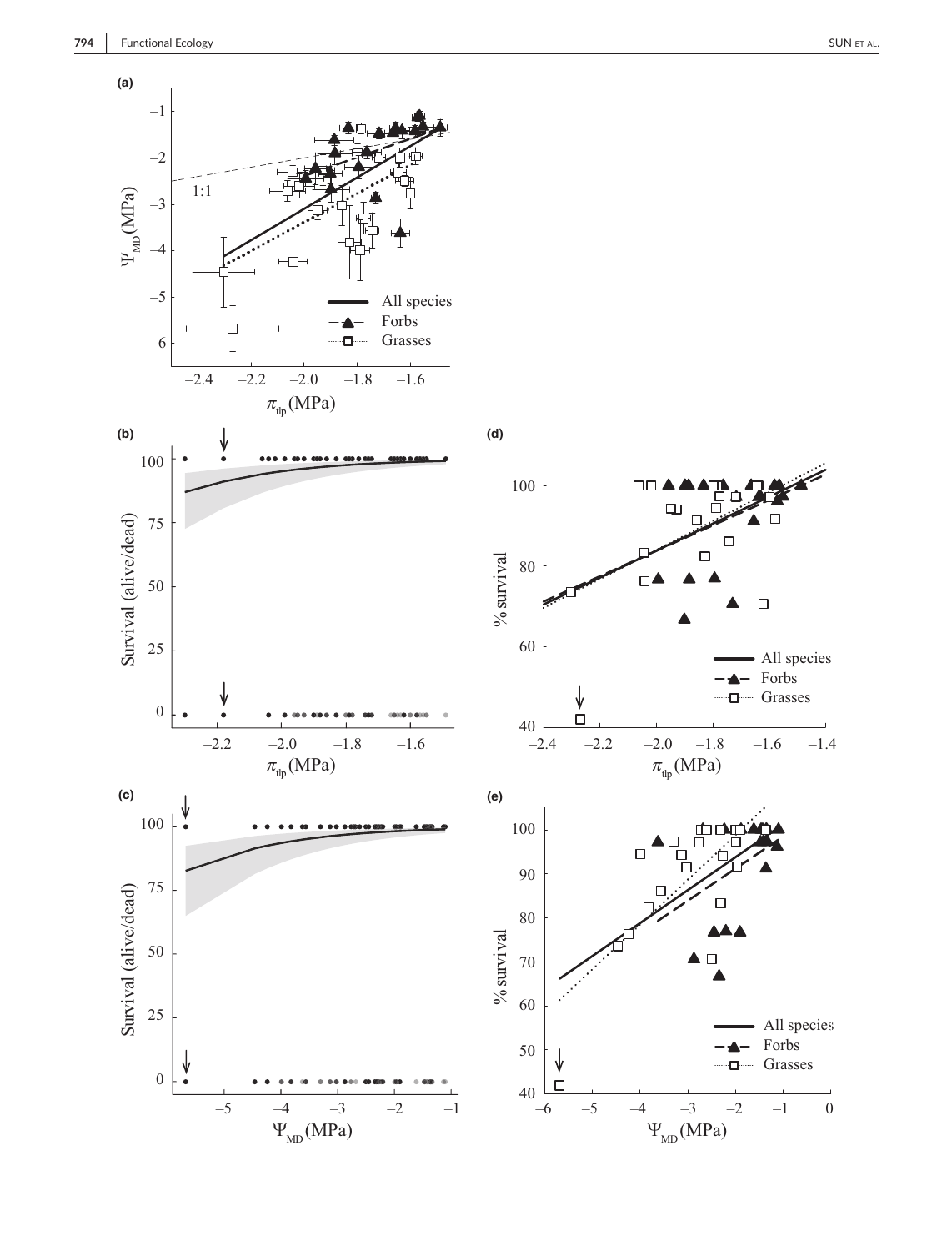**FIGURE 3** Turgor loss point ( $\pi_{\text{tip}}$ ) was positively related to (a) midday leaf water potential under drought (Ψ<sub>MD</sub>) and (b) species wholeplant drought survival. Higher Ψ<sub>MD</sub> was also positively related to drought survival (c). Relations were significant across all 41 species, tested with Pearson's correlations in (a) ( $r^2$  = .36,  $p <$  .001), and with generalized linear models (GLM) with a binomial distribution in (b) ( $\chi^2$  = 52.6,  $p < .001$ ) and (c) ( $\chi^2$  = 82.6,  $p < .001$ ). The relations stayed significant within forbs and grasses separately, as well as when the outlier (indicated with an arrow) was excluded. For details, see Table S3. For visual understandability, we additionally show in figures (d) and (e) the % survival fitted with Pearson's correlations, with  $r^2$  = .22 and  $r^2$  = .36, respectively. In (a), data points are averages  $\pm$  *SE*. For species below the 1:1 line, Ψ<sub>MD</sub> at the time of measurements were already below the  $π_{\text{th}}$  determined on well-watered plants. The grey areas in panels (b) and (c) represent the 95% confidence intervals, symbols are semi-transparent, that is, symbols are dark when the data points overlap



**FIGURE 4** Schematic representation of results of the mediation test for the direct and indirect effects of turgor loss point (π<sub>tln</sub>) on whole-plant drought survival (alive/dead). Numbers adjacent to arrows indicate the effect size and the associated *p* value. \*\*\**p* < .001, n.s. *p* > .05

# **4.2** | **Contrasting mechanisms of drought resistance in herbaceous grassland versus woody species**

The trend we found in herbaceous grassland species, that is, a *high*  $π_{\text{th}}$  associated with high drought survival, was opposite to woody species where a *low*  $π_{\text{th}}$  was associated with high survival under natural drought (Zhu, He, et al., 2018). At the same time, in woody species, a low  $\pi_{\text{tip}}$  was also associated with species occurrence in dry habitats or biomes (Bartlett, Scoffoni, & Sack, 2012; Lenz et al., 2006; Maréchaux et al., 2015; Mitchell et al., 2008). These results imply that herbaceous species of temperate grasslands and woody species differ in drought resistance strategies, as well as in the ecological consequences of differential drought resistance. Mechanisms of desiccation tolerance generally dominate in woody species: high resistance to xylem embolism in leaves, stems, and roots, low lethal leaf water potentials and low water potentials at stomatal closure have been linked to high drought survival (Anderegg et al., 2015, 2016; Kursar et al., 2009; Urli et al., 2013; Zhu, He, et al., 2018). In turn, a low  $\pi_{\text{th}}$  was associated with these mechanisms of desiccation tolerance (Bartlett et al., 2016). On the other hand, in woody species  $\Psi_{MD}$  or maximum rooting depth was not related to drought survival (Hoffmann, Marchin, Abit, & Lau, 2011; Anderegg et al., 2016; B.M.J. Engelbrecht, M.T. Tyree, T.A. Kursar, unpubl. data), suggesting that the role of desiccation avoidance is limited. In summary, for woody species, there is plenty of evidence, including  $π_{\text{tip}}$ , that mechanisms of desiccation tolerance are important for species differential drought survival, while a decisive role of mechanisms of desiccation avoidance is not supported. This is in stark contrast to our and other findings for herbaceous grassland species (see above).

Distinct strategies of drought resistance in herbaceous and woody species may be linked to the differences in biomass allocation patterns, functional and life-history characteristics. These include the generally much higher root:shoot ratios leading to higher water uptake capacity relative to water demand, and smaller stature reducing the length-dependent hydraulic resistance of the xylem in herbaceous compared to woody species (Mokany, Raison, & Prokushkin, 2006; Tyree, 2007). These traits of herbaceous species may facilitate the maintenance of high leaf water potentials, that is, desiccation avoidance, and release selection pressure for tissue tolerance to low water potentials, that is, desiccation tolerance, relative to woody species. To more fully understand differences in strategies to cope with drought between herbaceous and woody species, as well as among other life forms and life-history strategies, more studies are needed that directly link traits to whole-plant drought resistance.

# **5** | **CONCLUSIONS**

Our study showed that  $\pi_{\text{th}}$  contributes to driving differential drought survival, and that it is part of a desiccation avoidance strategy in European temperate perennial grassland species. While  $\pi_{\text{th}}$  turned out to be a promising trait to predict drought survival in grassland species, the relationship was relatively weak. Incorporating additional traits has the potential to improve predictions.

The relationship between  $π_{\text{th}}$  and drought survival we found in herbaceous grassland species was opposite to the one previously shown in woody species. These results highlight the need to directly establish the foundations of functional ecology (Shipley et al., 2016) in different plant life forms, before using traits for understanding the role of environmental factors for population and community dynamics and distribution patterns, and for making predictions for consequences of climate change.

#### **ACKNOWLEDGEMENTS**

We thank Burkhard Stumpf, Leonor Álvarez-Cansino, Gehard Müller, Julia Schmidt, Jasper Lendla and many student helpers for their support in setting up and conducting the experiments and measurements. Helge Bruelheide, Ute Jandt and their team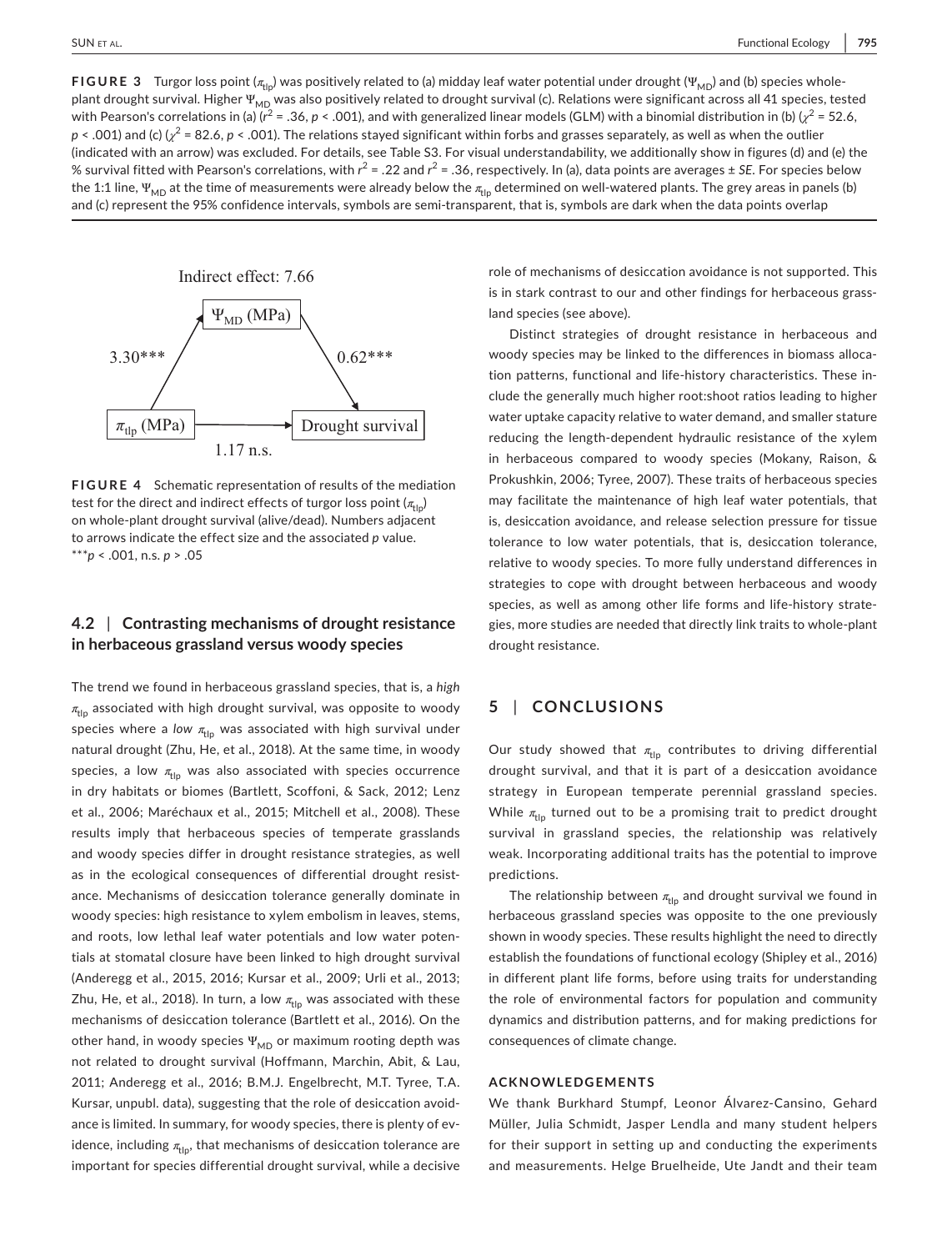generously shared plants with us. We thank two anonymous reviewers whose comments improved the quality of this paper. The research was partially funded by the DFG Priority Program 1374 'Infrastructure-Biodiversity-Exploratories'. Shanwen Sun acknowledges financial support from the China Scholarship Council.

#### **AUTHORS' CONTRIBUTIONS**

B.M.J.E. and S.S. designed the research; S.S., E.J. and J.G. performed the experiments; S.S. and B.M.J.E. analysed the data; S.S., B.M.J.E. and E.J. wrote the manuscript; and all authors revised the manuscript.

#### **DATA AVAILABILITY STATEMENT**

Data deposited in the Dryad Digital Repository [https://doi.org/](https://doi.org/10.5061/dryad.np5hqbzph) [10.5061/dryad.np5hqbzph](https://doi.org/10.5061/dryad.np5hqbzph) (Sun et al., 2019).

## **ORCID**

*Shanwen Su[n](https://orcid.org/0000-0003-4358-8636)* <https://orcid.org/0000-0003-4358-8636> *Eun-Young Ju[ng](https://orcid.org/0000-0003-1223-2768)* <https://orcid.org/0000-0002-1613-2396> *Julian Gaviria* <https://orcid.org/0000-0003-1223-2768> *Bettina M. J. Engelbrecht* <https://orcid.org/0000-0001-8314-0778>

#### **REFERENCES**

- Anderegg, W. R. L., Flint, A., Huang, C.-Y., Flint, L., Berry, J. A., Davis, F. W., … Field, C. B. (2015). Tree mortality predicted from droughtinduced vascular damage. *Nature Geoscience*, *8*(5), 367–371. [https://](https://doi.org/10.1038/ngeo2400) [doi.org/10.1038/ngeo2400](https://doi.org/10.1038/ngeo2400)
- Anderegg, W. R. L., Klein, T., Bartlett, M. K., Sack, L., Pellegrini, A. F., Choat, B., & Jansen, S. (2016). Meta-analysis reveals that hydraulic traits explain cross-species patterns of drought-induced tree mortality across the globe. *Proceedings of the National Academy of Sciences of the United States of America*, *113*(18), 5024–5029. [https://doi.](https://doi.org/10.1073/pnas.1525678113) [org/10.1073/pnas.1525678113](https://doi.org/10.1073/pnas.1525678113)
- Barkaoui, K., Roumet, C., & Volaire, F. (2016). Mean root trait more than root trait diversity determines drought resilience in native and cultivated Mediterranean grass mixtures. *Agriculture Ecosystems & Environment*, *231*, 122–132.
- Barnes, P. W. (1985). Adaptation to water stress in the big bluestem-sand bluestem complex. *Ecology*, *66*(6), 1908–1920. [https://doi.](https://doi.org/10.2307/2937387) [org/10.2307/2937387](https://doi.org/10.2307/2937387)
- Bartlett, M. K., Klein, T., Jansen, S., Choat, B., & Sack, L. (2016). The correlations and sequence of plant stomatal, hydraulic, and wilting responses to drought. *Proceedings of the National Academy of Sciences of the United States of America*, *113*(46), 13098–13103. [https://doi.](https://doi.org/10.1073/pnas.1604088113) [org/10.1073/pnas.1604088113](https://doi.org/10.1073/pnas.1604088113)
- Bartlett, M. K., Scoffoni, C., Ardy, R., Zhang, Y., Sun, S., Cao, K., & Sack, L. (2012). Rapid determination of comparative drought tolerance traits: Using an osmometer to predict turgor loss point. *Methods in Ecology and Evolution*, *3*(5), 880–888. [https://doi.](https://doi.org/10.1111/j.2041-210X.2012.00230.x) [org/10.1111/j.2041-210X.2012.00230.x](https://doi.org/10.1111/j.2041-210X.2012.00230.x)
- Bartlett, M. K., Scoffoni, C., & Sack, L. (2012). The determinants of leaf turgor loss point and prediction of drought tolerance of species and biomes: A global meta-analysis. *Ecology Letters*, *15*(5), 393–405. <https://doi.org/10.1111/j.1461-0248.2012.01751.x>
- Belluau, M., & Shipley, B. (2017). Predicting habitat affinities of herbaceous dicots to soil wetness based on physiological traits of drought tolerance. *Annals of Botany*, *119*(6), 1073–1084. [https://doi.](https://doi.org/10.1093/aob/mcw267) [org/10.1093/aob/mcw267](https://doi.org/10.1093/aob/mcw267)
- Belluau, M., & Shipley, B. (2018). Linking hard and soft traits: Physiology, morphology and anatomy interact to determine habitat affinities to soil water availability in herbaceous dicots. *PLoS ONE*, *13*(3), e0193130. <https://doi.org/10.1371/journal.pone.0193130>
- Boyer, J. S. (2015). Turgor and the transport of  $CO<sub>2</sub>$  and water across the cuticle (epidermis) of leaves. *Journal of Experimental Botany*, *66*(9), 2625–2633.<https://doi.org/10.1093/jxb/erv065>
- Braatne, J. H., & Bliss, L. C. (1999). Comparative physiological ecology of lupines colonizing early successional habitats on Mount St. Helens. *Ecology*, *80*(3), 891–907. [https://doi.org/10.1890/0012-](https://doi.org/10.1890/0012-9658(1999)080%5B0891:CPEOLC%5D2.0.CO;2) [9658\(1999\)080\[0891:CPEOLC\]2.0.CO;2](https://doi.org/10.1890/0012-9658(1999)080%5B0891:CPEOLC%5D2.0.CO;2)
- Buckland, S. M., Grime, J. P., Hodgson, J. G., & Thompson, K. (1997). A comparison of plant responses to the extreme drought of 1995 in northern England. *Journal of Ecology*, *85*(6), 875–882. [https://doi.](https://doi.org/10.2307/2960608) [org/10.2307/2960608](https://doi.org/10.2307/2960608)
- Cavender-Bares, J., & Bazzaz, F. A. (2000). Changes in drought response strategies with ontogeny in *Quercus rubra*: Implications for scaling from seedlings to mature trees. *Oecologia*, *124*(1), 8–18. [https://doi.](https://doi.org/10.1007/PL00008865) [org/10.1007/PL00008865](https://doi.org/10.1007/PL00008865)
- Chaves, M. M., Maroco, J. P., & Pereira, J. S. (2003). Understanding plant responses to drought—From genes to the whole plant. *Functional Plant Biology*, *30*(3), 239–264.<https://doi.org/10.1071/FP02076>
- Cheung, Y., Tyree, M., & Dainty, J. (1975). Water relations parameters on single leaves obtained in a pressure bomb and some ecological interpretations. *Canadian Journal of Botany*, *53*(13), 1342–1346. [https://](https://doi.org/10.1139/b75-162) [doi.org/10.1139/b75-162](https://doi.org/10.1139/b75-162)
- Comita, L. S., & Engelbrecht, B. M. J. (2014). Drought as a driver of tropical tree species regeneration dynamics and distribution patterns. In D. A. Coomes, D. F. R. P. Burslem, & W. D. Coomes (Eds.), *Forests and global change* (pp. 261–308). Cambridge, UK: Cambridge University Press.
- R Core Team. (2017). *R: A language and environment for statistical computing, version 3.4.2*. Vienna, Austria: R Foundation for Statistical Computing.
- Craine, J. M., Ocheltree, T. W., Nippert, J. B., Towne, E. G., Skibbe, A. M., Kembel, S. W., & Fargione, J. E. (2013). Global diversity of drought tolerance and grassland climate-change resilience. *Nature Climate Change*, *3*(1), 63–67. <https://doi.org/10.1038/nclimate1634>
- Ellenberg, H., Weber, H. E., Düll, R., Wirth, V., Werner, W., & Paulißen, D. (1991). *Zeigerwerte von Pflanzen in Mitteleuropa*. Göttingen, Germany: Goltze.
- Engelbrecht, B. M. J., Comita, L. S., Condit, R., Kursar, T. A., Tyree, M. T., Turner, B. L., & Hubbell, S. P. (2007). Drought sensitivity shapes species distribution patterns in tropical forests. *Nature*, *447*(7140), 80–82.
- Enquist, B. J., Condit, R., Peet, R. K., Schildhauer, M., & Thiers, B. M. (2016). Cyberinfrastructure for an integrated botanical information network to investigate the ecological impacts of global climate change on plant biodiversity. *PeerJ Preprints*, *4*, e2615v2. [https://doi.](https://doi.org/10.7287/peerj.preprints.2615v2) [org/10.7287/peerj.preprints.2615v2](https://doi.org/10.7287/peerj.preprints.2615v2)
- Farrell, C., Szota, C., & Arndt, S. K. (2017). Does the turgor loss point characterise drought response in dryland plants? *Plant, Cell and Environment*, *40*(8), 1500–1511.
- Gibson, D. J. (2009). *Grasses and grassland ecology*. Oxford, UK: Oxford University Press.
- Gotsch, S. G., Nadkarni, N., Darby, A., Glunk, A., Dix, M., Davidson, K., & Dawson, T. E. (2015). Life in the treetops: Ecophysiological strategies of canopy epiphytes in a tropical montane cloud forest. *Ecological Monographs*, *85*(3), 393–412. [https://doi.](https://doi.org/10.1890/14-1076.1) [org/10.1890/14-1076.1](https://doi.org/10.1890/14-1076.1)
- Griffin-Nolan, R. J., Ocheltree, T. W., Mueller, K. E., Blumenthal, D. M., Kray, J. A., & Knapp, A. K. (2019). Extending the osmometer method for assessing drought tolerance in herbaceous species. *Oecologia*, *189*(2), 353–363. <https://doi.org/10.1007/s00442-019-04336-w>
- Harper, J. L. (1977). *Population biology of plants*. London, UK: Academic Press.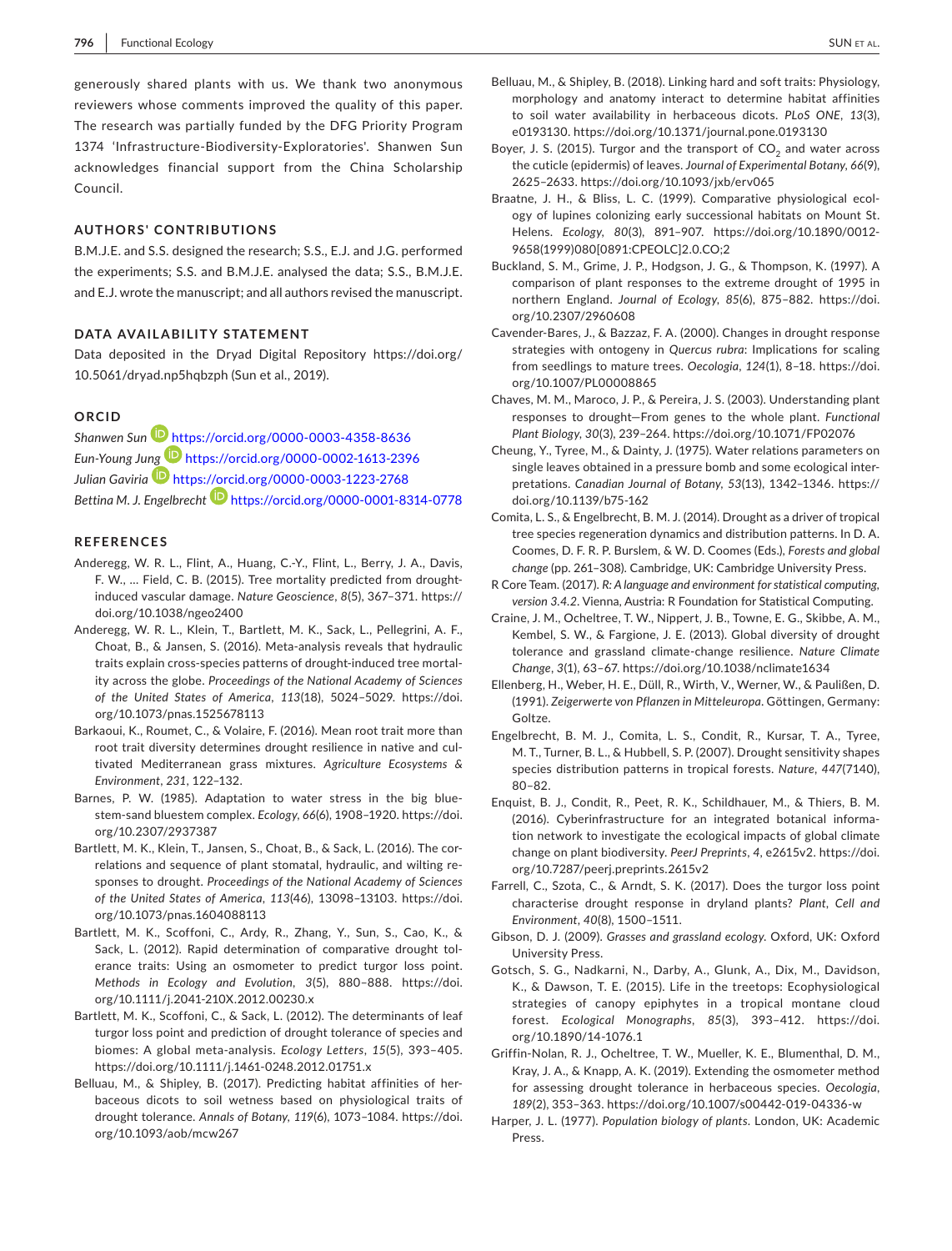- Harrison, S. P., Gornish, E. S., & Copeland, S. (2015). Climate-driven diversity loss in a grassland community. *Proceedings of the National Academy of Sciences of the United States of America*, *112*(28), 8672– 8677.<https://doi.org/10.1073/pnas.1502074112>
- Hoffmann, W. A., Marchin, R. M., Abit, P., & Lau, O. L. (2011). Hydraulic failure and tree dieback are associated with high wood density in a temperate forest under extreme drought. *Global Change Biology*, *17*(8), 2731–2742.<https://doi.org/10.1111/j.1365-2486.2011.02401.x>
- Holloway-Phillips, M.-M., & Brodribb, T. J. (2011). Contrasting hydraulic regulation in closely related forage grasses: Implications for plant water use. *Functional Plant Biology*, *38*(7), 594–605. [https://doi.](https://doi.org/10.1071/FP11029) [org/10.1071/FP11029](https://doi.org/10.1071/FP11029)
- Jentsch, A., Kreyling, J., Elmer, M., Gellesch, E., Glaser, B., Grant, K., … Beierkuhnlein, C. (2011). Climate extremes initiate ecosystemregulating functions while maintaining productivity. *Journal of Ecology*, *99*(3), 689–702.<https://doi.org/10.1111/j.1365-2745.2011.01817.x>
- Jung, E., Gaviria, J., Sun, S., & Engelbrecht, B. M. J. (2020). Comparative drought resistance of temperate grassland species: Testing performance trade-offsand the relation to distribution. *Oecologia*, [https://](https://doi.org/10.1007/s00442-020-04625-9) [doi.org/10.1007/s00442-020-04625-9](https://doi.org/10.1007/s00442-020-04625-9)
- Karger, D. N., Conrad, O., Böhner, J., Kawohl, T., Kreft, H., Soria-Auza, R. W., … Kessler, M. (2017). Climatologies at high resolution for the earth's land surface areas. *Scientific Data*, *4*, 170122. [https://doi.](https://doi.org/10.1038/sdata.2017.122) [org/10.1038/sdata.2017.122](https://doi.org/10.1038/sdata.2017.122)
- Kursar, T. A., Engelbrecht, B. M. J., Burke, A., Tyree, M. T., Ei, O. B., & Giraldo, J. P. (2009). Tolerance to low leaf water status of tropical tree seedlings is related to drought performance and distribution. *Functional Ecology*, *23*(1), 93–102. [https://doi.org/10.1111/](https://doi.org/10.1111/j.1365-2435.2008.01483.x) [j.1365-2435.2008.01483.x](https://doi.org/10.1111/j.1365-2435.2008.01483.x)
- Lens, F., Picon-Cochard, C., Delmas, C. E. L., Signarbieux, C., Buttler, A., Cochard, H., … Delzon, S. (2016). Herbaceous angiosperms are not more vulnerable to drought-induced embolism than angiosperm trees. *Plant Physiology*, *172*(2), 661–667. <https://doi.org/10.1104/pp.16.00829>
- Lenz, T. I., Wright, I. J., & Westoby, M. (2006). Interrelations among pressure-volume curve traits across species and water availability gradients. *Physiologia Plantarum*, *127*(3), 423–433. [https://doi.](https://doi.org/10.1111/j.1399-3054.2006.00680.x) [org/10.1111/j.1399-3054.2006.00680.x](https://doi.org/10.1111/j.1399-3054.2006.00680.x)
- Levitt, J. (1972). *Responses of plants to environmental stress*. New York, NY: Academic Press.
- Liu, H., & Osborne, C. P. (2014). Water relations traits of  $C_4$  grasses depend on phylogenetic lineage, photosynthetic pathway, and habitat water availability. *Journal of Experimental Botany*, *66*(3), 761–773. <https://doi.org/10.1093/jxb/eru430>
- Májeková, M., Martínková, J., & Hájek, T. (2019). Grassland plants show no relationship between leaf drought tolerance and soil moisture affinity, but rapidly adjust to changes in soil moisture. *Functional Ecology*, *33*(5), 774–785.<https://doi.org/10.1111/1365-2435.13312>
- Maréchaux, I., Bartlett, M. K., Sack, L., Baraloto, C., Engel, J., Joetzjer, E., & Chave, J. (2015). Drought tolerance as predicted by leaf water potential at turgor loss point varies strongly across species within an Amazonian forest. *Functional Ecology*, *29*(10), 1268–1277. [https://doi.](https://doi.org/10.1111/1365-2435.12452) [org/10.1111/1365-2435.12452](https://doi.org/10.1111/1365-2435.12452)
- McAdam, S. A. M., & Brodribb, T. J. (2016). Linking turgor with ABA biosynthesis: Implications for stomatal responses to vapor pressure deficit across land plants. *Plant Physiology*, *171*(3), 2008–2016. [https://](https://doi.org/10.1104/pp.16.00380) [doi.org/10.1104/pp.16.00380](https://doi.org/10.1104/pp.16.00380)
- McDowell, N., Pockman, W. T., Allen, C. D., Breshears, D. D., Cobb, N., Kolb, T., … Yepez, E. A. (2008). Mechanisms of plant survival and mortality during drought: Why do some plants survive while others succumb to drought? *New Phytologist*, *178*(4), 719–739. [https://doi.](https://doi.org/10.1111/j.1469-8137.2008.02436.x) [org/10.1111/j.1469-8137.2008.02436.x](https://doi.org/10.1111/j.1469-8137.2008.02436.x)
- Mitchell, P. J., Veneklaas, E. J., Lambers, H., & Burgess, S. S. (2008). Leaf water relations during summer water deficit: Differential responses in turgor maintenance and variation in leaf structure among different plant communities in south-western Australia.

*Plant Cell and Environment*, *31*(12), 1791–1802. [https://doi.](https://doi.org/10.1111/j.1365-3040.2008.01882.x) [org/10.1111/j.1365-3040.2008.01882.x](https://doi.org/10.1111/j.1365-3040.2008.01882.x)

- Mokany, K., Raison, R. J., & Prokushkin, A. S. (2006). Critical analysis of root:shoot ratios in terrestrial biomes. *Global Change Biology*, *12*(1), 84–96.<https://doi.org/10.1111/j.1365-2486.2005.001043.x>
- Muthén, B. O., Muthén, L. K., & Asparouhov, T. (2016). *Regression and mediation analysis using Mplus*. Los Angeles, CA: Muthén & Muthén.
- O'Brien, M. J., Engelbrecht, B. M. J., Joswig, J., Pereyra, G., Schuldt, B., Jansen, S., … Macinnis-Ng, C. (2017). A synthesis of tree functional traits related to drought-induced mortality in forests across climatic zones. *Journal of Applied Ecology*, *54*(6), 1669–1686. [https://doi.](https://doi.org/10.1111/1365-2664.12874) [org/10.1111/1365-2664.12874](https://doi.org/10.1111/1365-2664.12874)
- Ocheltree, T. W., Nippert, J. B., & Prasad, P. V. (2016). A safety vs efficiency trade-off identified in the hydraulic pathway of grass leaves is decoupled from photosynthesis, stomatal conductance and precipitation. *New Phytologist*, *210*(1), 97–107. [https://doi.org/10.1111/](https://doi.org/10.1111/nph.13781) [nph.13781](https://doi.org/10.1111/nph.13781)
- Shipley, B., Belluau, M., Kühn, I., Soudzilovskaia, N. A., Bahn, M., Penuelas, J., … Poschlod, P. (2017). Predicting habitat affinities of plant species using commonly measured functional traits. *Journal of Vegetation Science*, *28*(5), 1082–1095. <https://doi.org/10.1111/jvs.12554>
- Shipley, B., De Bello, F., Cornelissen, J. H. C., Laliberté, E., Laughlin, D. C., & Reich, P. B. (2016). Reinforcing loose foundation stones in trait-based plant ecology. *Oecologia*, *180*(4), 923–931. [https://doi.](https://doi.org/10.1007/s00442-016-3549-x) [org/10.1007/s00442-016-3549-x](https://doi.org/10.1007/s00442-016-3549-x)
- Silvertown, J., Araya, Y., & Gowing, D. (2015). Hydrological niches in terrestrial plant communities: A review. *Journal of Ecology*, *103*(1), 93–108.<https://doi.org/10.1111/1365-2745.12332>
- Skelton, R. P., West, A. G., & Dawson, T. E. (2015). Predicting plant vulnerability to drought in biodiverse regions using functional traits. *Proceedings of the National Academy of Sciences of the United States of America*, *112*(18), 5744–5749. [https://doi.org/10.1073/pnas.15033](https://doi.org/10.1073/pnas.1503376112) [76112](https://doi.org/10.1073/pnas.1503376112)
- Socher, S. A., Prati, D., Boch, S., Müller, J., Klaus, V. H., Hölzel, N., & Fischer, M. (2012). Direct and productivity-mediated indirect effects of fertilization, mowing and grazing on grassland species richness. *Journal of Ecology*, *100*(6), 1391–1399. [https://doi.](https://doi.org/10.1111/j.1365-2745.2012.02020.x) [org/10.1111/j.1365-2745.2012.02020.x](https://doi.org/10.1111/j.1365-2745.2012.02020.x)
- Spinoni, J., Vogt, J. V., Naumann, G., Barbosa, P., & Dosio, A. (2018). Will drought events become more frequent and severe in Europe? *International Journal of Climatology*, *38*(4), 1718–1736. [https://doi.](https://doi.org/10.1002/joc.5291) [org/10.1002/joc.5291](https://doi.org/10.1002/joc.5291)
- Sun, S., Jung, E., Gaviria, J., & Engelbrecht, B. M. J. (2019). Data from: Drought survival is positively associated with high turgor loss points in temperate perennial grassland species. *Dryad Digital Repository*, <https://doi.org/10.5061/dryad.np5hqbzph>
- Tilman, D., & El Haddi, A. (1992). Drought and biodiversity in grasslands. *Oecologia*, *89*(2), 257–264. <https://doi.org/10.1007/BF00317226>
- Torrecillas, A., Guillaume, C., Alarcón, J. J., & Ruiz-Sánchez, M. C. (1995). Water relations of two tomato species under water stress and recovery. *Plant Science*, *105*(2), 169–176. [https://doi.](https://doi.org/10.1016/0168-9452(94)04048-6) [org/10.1016/0168-9452\(94\)04048-6](https://doi.org/10.1016/0168-9452(94)04048-6)
- Tucker, S. S., Craine, J. M., & Nippert, J. B. (2011). Physiological drought tolerance and the structuring of tallgrass prairie assemblages. *Ecosphere*, *2*(4), 1–19. <https://doi.org/10.1890/ES11-00023.1>
- Turner, N. C., & Begg, J. E. (1981). Plant-water relations and adaptation to stress. *Plant and Soil*, *58*, 97–131. [https://doi.org/10.1007/BF021](https://doi.org/10.1007/BF02180051) [80051](https://doi.org/10.1007/BF02180051)
- Tyree, M. T. (2007). Water relations and hydraulic architecture. In F. I. Pugnaire & F. Valladares (Eds.), *Functional plant ecology* (pp. 175–212). Boca Raton, FL: CRC Press.
- Tyree, M. T., & Hammel, H. T. (1972). The measurement of the turgor pressure and the water relations of plants by the pressure-bomb technique. *Journal of Experimental Botany*, *23*(1), 267–282. [https://](https://doi.org/10.1093/jxb/23.1.267) [doi.org/10.1093/jxb/23.1.267](https://doi.org/10.1093/jxb/23.1.267)